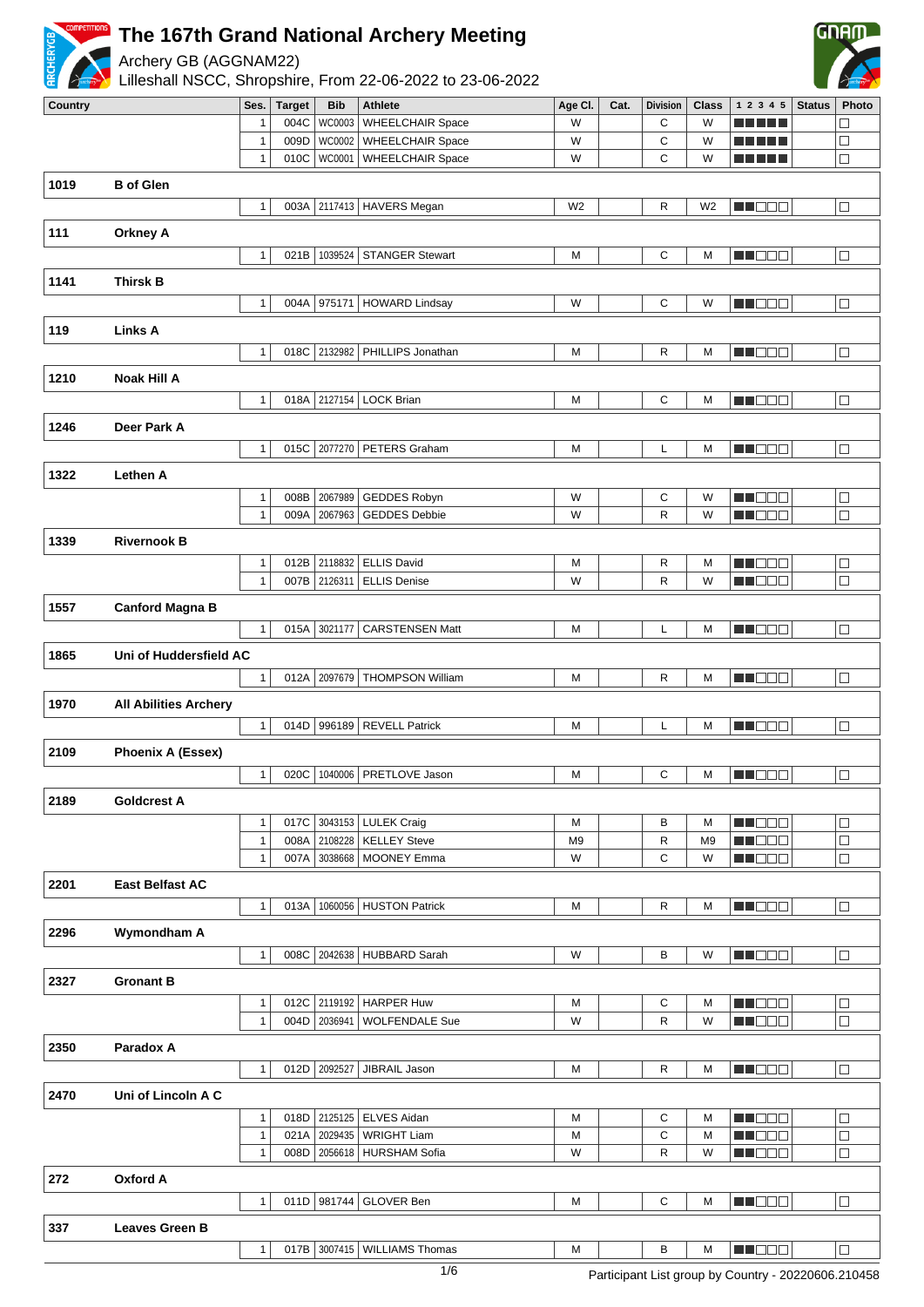

Archery GB (AGGNAM22)



| 4    | <b>Archery GB</b>          |                              |              |                    |                                                   |                |              |                |                         |                  |
|------|----------------------------|------------------------------|--------------|--------------------|---------------------------------------------------|----------------|--------------|----------------|-------------------------|------------------|
|      |                            | $\mathbf{1}$                 | 016B         | 948403             | <b>SALE Roger</b>                                 | M              | L            | M              | MA OOO                  | $\Box$           |
|      |                            | $\mathbf{1}$                 | 006D         | 3051674            | <b>BARNETT Michael</b>                            | M <sub>9</sub> | R            | M <sub>9</sub> | MA DELI                 | $\Box$           |
|      |                            | $\mathbf{1}$                 | 010D         | 999483             | <b>MEERING Sophie</b>                             | W              | R            | W              | M DO B                  | $\Box$           |
| 464  | <b>West Essex B</b>        |                              |              |                    |                                                   |                |              |                |                         |                  |
|      |                            | $\mathbf{1}$                 | 020A         | 2056589            | HURSHAM lan                                       | M              | R            | M              | <b>REDDE</b>            | $\Box$           |
| 5003 | <b>Wilford B (Notts)</b>   |                              |              |                    |                                                   |                |              |                |                         |                  |
|      |                            |                              |              |                    |                                                   |                |              |                |                         |                  |
|      |                            | $\mathbf{1}$                 | 022C         | 100227             | ATTWOOD Steve                                     | М              | R            | M              | N NO O O                | $\Box$           |
| 5008 | <b>Tamar Valley A</b>      |                              |              |                    |                                                   |                |              |                |                         |                  |
|      |                            | $\mathbf{1}$                 | 022B         |                    | 3037896 HICKS Nicholas                            | М              | R            | M              | MU DO O                 | $\Box$           |
| 5012 | Peacock A                  |                              |              |                    |                                                   |                |              |                |                         |                  |
|      |                            | $\mathbf{1}$                 | 004B         | 1064413            | SAGOO Jaspreet                                    | W              | R            | W              | M DOOR                  | $\Box$           |
|      |                            |                              |              |                    |                                                   |                |              |                |                         |                  |
| 5016 | <b>Pennine A</b>           |                              |              |                    |                                                   |                |              |                |                         |                  |
|      |                            | $\mathbf{1}$<br>$\mathbf{1}$ | 010B<br>010A | 1060191<br>1048582 | <b>DICKINSON Sarah</b><br>WOODCOCK-DEXTER Bethany | W<br>W         | B<br>R       | W<br>W         | MA MEND<br>MU OO B      | $\Box$<br>$\Box$ |
|      |                            |                              |              |                    |                                                   |                |              |                |                         |                  |
| 5017 | Harthill C of A            |                              |              |                    |                                                   |                |              |                |                         |                  |
|      |                            | $\mathbf{1}$                 | 009B         | 2034048            | <b>HELLIWELL Grace</b>                            | W              | B            | W              | <b>REDDE</b>            | $\Box$           |
| 5018 | Eagle B of Bedford         |                              |              |                    |                                                   |                |              |                |                         |                  |
|      |                            | $\mathbf{1}$                 | 021C         | 1026475            | <b>ANKERS Lee</b>                                 | М              | L            | M              | M DEC                   | $\Box$           |
| 538  | <b>Coastal A</b>           |                              |              |                    |                                                   |                |              |                |                         |                  |
|      |                            |                              |              |                    |                                                   |                |              |                |                         |                  |
|      |                            | $\mathbf{1}$                 |              | 005C 2129046       | PORTER Hannah                                     | W              | L            | W              | <b>REDED</b>            | $\Box$           |
| 620  | <b>Bournemouth AC</b>      |                              |              |                    |                                                   |                |              |                |                         |                  |
|      |                            | $\mathbf{1}$                 | 022A         | 3019055            | UNDERWOOD Drew                                    | M              | R            | M              | M DOO                   | $\Box$           |
| 637  | <b>B</b> of Wadebridge     |                              |              |                    |                                                   |                |              |                |                         |                  |
|      |                            | $\mathbf{1}$                 | 019B         | 996908             | <b>SCOTT Andrew</b>                               | М              | С            | M              | <b>REDDE</b>            | $\Box$           |
|      |                            |                              |              |                    |                                                   |                |              |                |                         |                  |
| 650  | <b>Paignton A</b>          |                              |              |                    |                                                   |                |              |                |                         |                  |
|      |                            | $\mathbf{1}$                 | 006B         | 2108945            | STAPLETON Michaela                                | W              | L            | W              | M D D D D               | $\Box$           |
| 654  | <b>Redruth A</b>           |                              |              |                    |                                                   |                |              |                |                         |                  |
|      |                            | $\mathbf{1}$                 | 017D         | 2077632            | <b>APLIN Antony</b>                               | М              | Г            | M              | MN 888                  | $\Box$           |
| 660  | <b>Exmouth A</b>           |                              |              |                    |                                                   |                |              |                |                         |                  |
|      |                            | $\mathbf{1}$                 | 014A         | 2067740            | <b>TWIGG Rob</b>                                  | M              | L            | M              | M DEC                   | $\Box$           |
|      |                            | 1                            | 014B         | 1030667            | <b>WILLIAMS Scott</b>                             | М              | L            | M              | <b>HELED</b>            | $\Box$           |
|      |                            | $\mathbf{1}$                 |              | 011B   1025457     | <b>HOYLE Andrew</b>                               | М              | R            | M              | MU DO O                 | $\Box$           |
|      |                            | $\mathbf{1}$                 | 011A         | 932527             | <b>PRATT Tim</b>                                  | М              | R            | м              | M NOOC                  | □                |
|      |                            | $\mathbf{1}$                 | 006C         | 2116264            | <b>BARRETT Jane</b>                               | W              | L            | W              | M NO DO                 | □                |
|      |                            | $\mathbf{1}$<br>$\mathbf{1}$ | 006A<br>005A | 2116263<br>975534  | <b>EARLE Tara</b><br><b>TWIGG Sophie</b>          | W<br>W         | L<br>L       | W<br>W         | MA BELE<br><b>REDDE</b> | $\Box$<br>$\Box$ |
|      |                            | $\mathbf{1}$                 | 007C         | 1034980            | <b>WILLIAMS Karen</b>                             | W              | R            | W              | <b>REDDE</b>            | $\Box$           |
|      | <b>B</b> of the Tors       |                              |              |                    |                                                   |                |              |                |                         |                  |
| 668  |                            |                              |              |                    |                                                   |                |              |                |                         |                  |
|      |                            | $\mathbf{1}$                 |              |                    | 013C 2047359 DAY Jon                              | M              | $\mathsf{R}$ | M              | <b>NH DDD</b>           | $\Box$           |
| 694  | <b>Malvern A</b>           |                              |              |                    |                                                   |                |              |                |                         |                  |
|      |                            | $\mathbf{1}$                 |              | 011C 2031386       | <b>WEBB Peter</b>                                 | м              | R            | M              | M DE B                  | $\Box$           |
| 723  | <b>Sutton Coldfield AC</b> |                              |              |                    |                                                   |                |              |                |                         |                  |
|      |                            | $\mathbf{1}$                 |              | 002A 3045807       | MARYAM Nuha                                       | W <sub>5</sub> | R            | W <sub>5</sub> | <b>HELLO</b>            | $\Box$           |
|      |                            |                              |              |                    |                                                   |                |              |                |                         |                  |
| 740  | <b>Bowflights AC</b>       |                              |              |                    |                                                   |                |              |                |                         |                  |
|      |                            | $\mathbf{1}$                 |              |                    | 007D   1020005   ATKINS Karen                     | W              | В            | W              | <b>HELDER</b>           | $\Box$           |
| 759  | <b>Stafford A</b>          |                              |              |                    |                                                   |                |              |                |                         |                  |
|      |                            | $\mathbf{1}$                 |              |                    | 022D 3010214 BARWISE Ralph                        | м              | B            | M              | <b>RECOR</b>            | $\Box$           |
| 780  | <b>BOWBROOK A</b>          |                              |              |                    |                                                   |                |              |                |                         |                  |
|      |                            | $\mathbf{1}$                 |              |                    | 009C 2100209 ANDERSON Lyn                         | W              | $\mathsf{R}$ | W              | <b>NNODE</b>            | $\Box$           |
|      |                            |                              |              |                    |                                                   |                |              |                |                         |                  |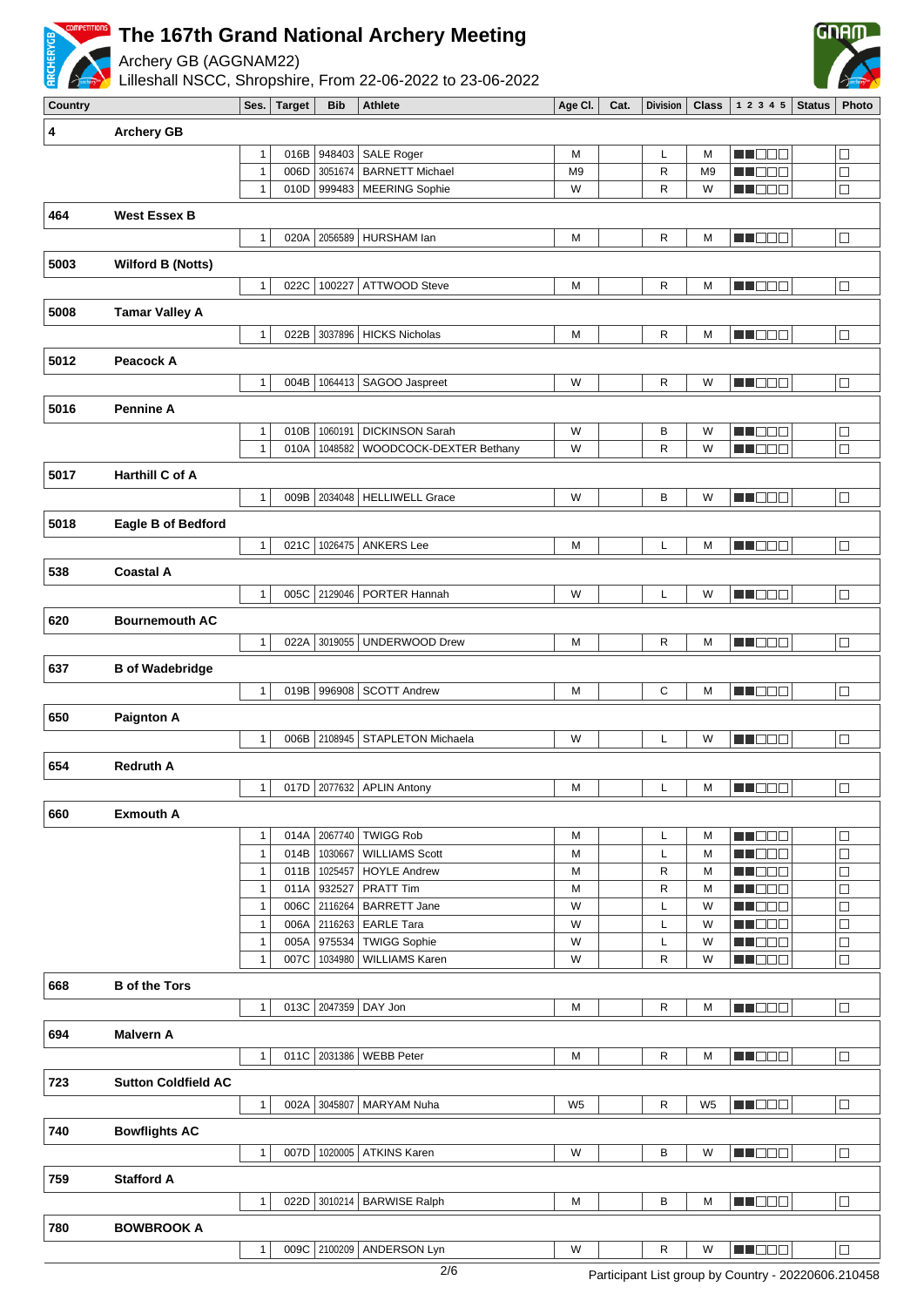

Archery GB (AGGNAM22)



| 810             | <b>White Rose A</b>                                    |                              |              |                    |                                           |                |  |                   |                |                                              |                  |
|-----------------|--------------------------------------------------------|------------------------------|--------------|--------------------|-------------------------------------------|----------------|--|-------------------|----------------|----------------------------------------------|------------------|
|                 | 983517<br><b>WHITHAM David</b><br>015B<br>$\mathbf{1}$ |                              |              |                    |                                           | М              |  | L                 | M              | M DO D                                       | $\Box$           |
|                 |                                                        | $\mathbf{1}$                 | 005B         | 1061892            | <b>HUDSON Sheila</b>                      | W              |  | L                 | W              | n i Biblio                                   | $\Box$           |
| 828             | <b>Chantry B Rotherham</b>                             |                              |              |                    |                                           |                |  |                   |                |                                              |                  |
|                 |                                                        |                              |              |                    |                                           |                |  |                   |                |                                              |                  |
|                 |                                                        | $\mathbf{1}$                 | 016C         | 2045941            | <b>HEBDIGE Ged</b>                        | M              |  | L                 | M              | M NO WE                                      | $\Box$           |
| 853             | <b>Assheton B</b>                                      |                              |              |                    |                                           |                |  |                   |                |                                              |                  |
|                 |                                                        | $\mathbf{1}$                 | 014C         | 2028348            | <b>FREEMAN Hamish</b>                     | M              |  | L                 | M              | M DEC                                        | $\Box$           |
|                 |                                                        | $\mathbf{1}$                 | 016A         | 2039257            | <b>MESSAGE Dale</b>                       | M              |  | L                 | M              | MN OO U                                      | $\Box$           |
|                 |                                                        | $\mathbf{1}$                 | 019C         | 2127713            | SMITH Tim                                 | M              |  | $\mathsf{R}$      | M              | MA DELT                                      | $\Box$           |
| 938             | <b>B</b> of Bruntwood                                  |                              |              |                    |                                           |                |  |                   |                |                                              |                  |
|                 |                                                        | $\mathbf{1}$                 | 020B         | 953399             | <b>MEREDITH Daeron</b>                    | M              |  | C                 | M              | <b>HEEE</b>                                  | $\Box$           |
|                 |                                                        |                              |              |                    |                                           |                |  |                   |                |                                              |                  |
| 943             | <b>North Cheshire B</b>                                |                              |              |                    |                                           |                |  |                   |                |                                              |                  |
|                 |                                                        | $\mathbf{1}$                 | 016D         | 2026055            | FOSTER Hugh                               | M              |  | Г                 | M              | M DE E                                       | $\Box$           |
|                 |                                                        | $\mathbf{1}$                 | 015D         | 968564             | SHACKLETON David                          | M              |  | L                 | M              | MA DE E                                      | $\Box$           |
| 993             | <b>Silver Spoon B</b>                                  |                              |              |                    |                                           |                |  |                   |                |                                              |                  |
|                 |                                                        | $\mathbf{1}$                 | 017A         | 3010879            | MACRAE lan                                | M              |  | В                 | M              | M NO WA                                      | $\Box$           |
|                 |                                                        | $\mathbf{1}$                 |              | 018B 2114251       | <b>INGLIS David</b>                       | M              |  | $\mathsf{R}$      | M              | UN DELL'                                     | $\Box$           |
|                 |                                                        | $\mathbf{1}$                 | 019A         | 2114261            | <b>INGLIS Joshua</b>                      | M              |  | R                 | M              | an di seb                                    | $\Box$           |
|                 |                                                        | $\mathbf{1}$                 | 013B         | 2046826            | <b>SMART Andy</b>                         | M              |  | $\mathsf{R}$      | M              | MA DELE                                      | $\Box$           |
| C <sub>1</sub>  | <b>Archery GB</b>                                      |                              |              |                    |                                           |                |  |                   |                |                                              |                  |
|                 |                                                        | $\mathbf{1}$                 | 016B         | 948403             | <b>SALE Roger</b>                         | M              |  | L                 | M              | 88 <b>18 18</b>                              | $\Box$           |
|                 |                                                        | $\mathbf{1}$                 | 006D         | 3051674            | <b>BARNETT Michael</b>                    | M <sub>9</sub> |  | $\mathsf{R}$      | M <sub>9</sub> | OO TIL                                       | $\Box$           |
|                 |                                                        | $\mathbf{1}$                 | 010D         | 999483             | <b>MEERING Sophie</b>                     | W              |  | $\mathsf{R}$      | W              | 88 E BIL                                     | $\Box$           |
| C <sub>16</sub> |                                                        |                              |              |                    |                                           |                |  |                   |                |                                              |                  |
|                 | Nottinghamshire                                        |                              |              |                    |                                           |                |  |                   |                |                                              |                  |
|                 |                                                        | $\mathbf{1}$                 | 022C         | 100227             | <b>ATTWOOD Steve</b>                      | М              |  | R                 | M              | OO HEL                                       | $\Box$           |
| C18             | Lincolnshire                                           |                              |              |                    |                                           |                |  |                   |                |                                              |                  |
|                 |                                                        | $\mathbf{1}$                 | 017A         | 3010879            | MACRAE lan                                | M              |  | B                 | M              | OO HELL                                      | $\Box$           |
|                 |                                                        | $\mathbf{1}$                 | 018D         | 2125125            | <b>ELVES Aidan</b>                        | M              |  | C                 | M              | 88 H H                                       | $\Box$           |
|                 |                                                        | $\mathbf{1}$                 | 021A         | 2029435            | <b>WRIGHT Liam</b>                        | M              |  | C                 | M              | a shekara                                    | $\Box$           |
|                 |                                                        | 1                            | 018B<br>019A | 2114251            | <b>INGLIS David</b>                       | М              |  | R                 | M              | OO TILL                                      | $\Box$           |
|                 | $\mathbf{1}$                                           |                              |              | 2114261            | <b>INGLIS Joshua</b>                      | M              |  | $\mathsf{R}$      | M              | an din k                                     | $\Box$           |
|                 |                                                        | $\mathbf{1}$<br>$\mathbf{1}$ | 013B<br>008D | 2046826<br>2056618 | <b>SMART Andy</b><br><b>HURSHAM Sofia</b> | M<br>W         |  | R<br>$\mathsf{R}$ | M<br>W         | 88 H H<br><b>ROLLE</b>                       | $\Box$<br>$\Box$ |
|                 |                                                        |                              |              |                    |                                           |                |  |                   |                |                                              |                  |
| C <sub>19</sub> | Leicestershire & Rutland                               |                              |              |                    |                                           |                |  |                   |                |                                              |                  |
|                 |                                                        | 1                            | 012D         | 2092527            | JIBRAIL Jason                             | M              |  | $\mathsf{R}$      | M              | ee ma                                        | $\Box$           |
|                 |                                                        | $\mathbf{1}$                 |              |                    | 003A 2117413 HAVERS Megan                 | W <sub>2</sub> |  | R                 | W <sub>2</sub> | <b>RENTIN</b>                                | $\Box$           |
| C <sub>21</sub> | <b>Bedfordshire</b>                                    |                              |              |                    |                                           |                |  |                   |                |                                              |                  |
|                 |                                                        | $\mathbf{1}$                 | 021C         | 1026475            | ANKERS Lee                                | M              |  | L                 | M              | 88 <b>18 19 19 19 19 19 19 19 19 19 19 1</b> | $\Box$           |
| C <sub>24</sub> |                                                        |                              |              |                    |                                           |                |  |                   |                |                                              |                  |
|                 | Cambridgeshire                                         |                              |              |                    |                                           |                |  |                   |                |                                              |                  |
|                 |                                                        | $\mathbf{1}$                 | 004B         |                    | 1064413   SAGOO Jaspreet                  | W              |  | R                 | W              | 88 <b>88 88 88</b>                           | $\Box$           |
| C <sub>25</sub> | <b>Cheshire</b>                                        |                              |              |                    |                                           |                |  |                   |                |                                              |                  |
|                 |                                                        | $\mathbf{1}$                 | 017C         |                    | 3043153 LULEK Craig                       | M              |  | В                 | M              | <b>BBL BB</b>                                | $\Box$           |
|                 |                                                        | $\mathbf{1}$                 | 020B         | 953399             | <b>MEREDITH Daeron</b>                    | M              |  | С                 | M              | OO HELL                                      | $\Box$           |
|                 |                                                        | 1                            |              | 016D 2026055       | <b>FOSTER Hugh</b>                        | М              |  | L                 | M              | OO TILL                                      | $\Box$           |
|                 |                                                        | 1                            | 015D         | 968564             | SHACKLETON David                          | M              |  | Г                 | M              | 88 H H                                       | $\Box$           |
|                 |                                                        | $\mathbf{1}$                 | 008A         | 2108228            | <b>KELLEY Steve</b>                       | M <sub>9</sub> |  | R                 | M <sub>9</sub> | OO TITLE                                     | $\Box$           |
|                 |                                                        | $\mathbf{1}$                 | 007A         | 3038668            | <b>MOONEY Emma</b>                        | W              |  | C                 | W              | OO HELL                                      | $\Box$           |
| C <sub>27</sub> | <b>Devon &amp; Cornwall</b>                            |                              |              |                    |                                           |                |  |                   |                |                                              |                  |
|                 |                                                        | $\mathbf{1}$                 | 019B         | 996908             | <b>SCOTT Andrew</b>                       | M              |  | C                 | M              | <u>e di Libr</u>                             | $\Box$           |
|                 |                                                        | $\mathbf{1}$                 | 017D         | 2077632            | <b>APLIN Antony</b>                       | M              |  | L                 | M              | <b>BBHLI</b>                                 | $\Box$           |
|                 |                                                        | $\mathbf{1}$                 | 014A         | 2067740            | <b>TWIGG Rob</b>                          | M              |  | L                 | M              | OO HELL                                      | $\Box$           |
|                 |                                                        | $\mathbf{1}$                 | 014B         | 1030667            | <b>WILLIAMS Scott</b>                     | M              |  | L                 | M              | <b>DDNNN</b>                                 | $\Box$           |
|                 |                                                        | $\mathbf{1}$                 | 013C         | 2047359            | DAY Jon                                   | M              |  | R                 | M              | 88 H H                                       | $\Box$           |
|                 |                                                        | $\mathbf{1}$                 | 022B         |                    | 3037896 HICKS Nicholas                    | М              |  | R                 | M              | <b>DDEEN</b>                                 | $\Box$           |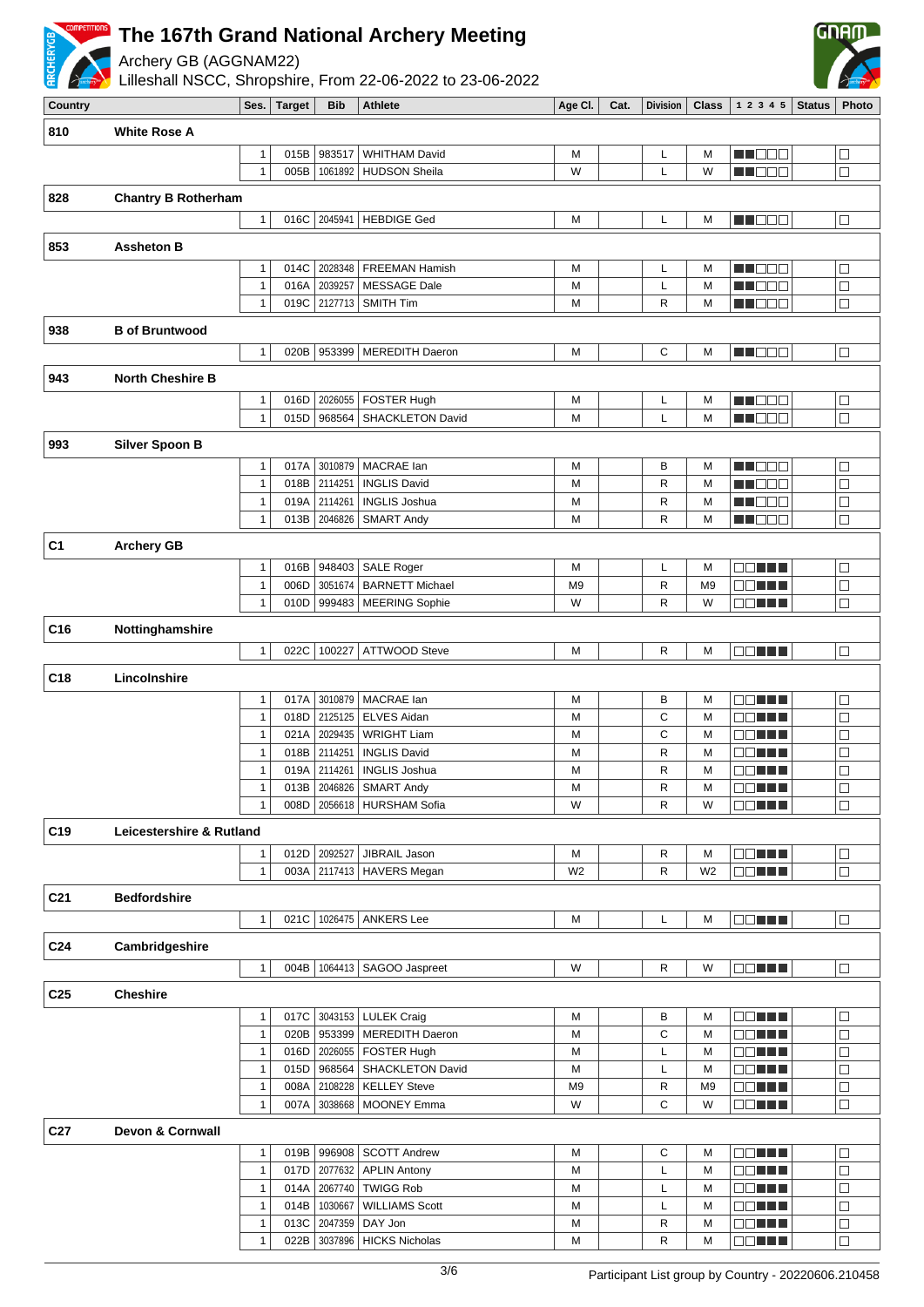

Archery GB (AGGNAM22)

Lilleshall NSCC, Shropshire, From 22-06-2022 to 23-06-2022



**Country Ses. Target Bib Athlete Age Cl. Cat. Division Class 1 2 3 4 5 Status Photo C27 Devon & Cornwall** 1 011B 1025457 HOYLE Andrew M M M R M **DDNNN**  $\Box$ 1 011A 932527 PRATT Tim M M M R M **DDNN**  $\overline{\Box}$ 1 006C 2116264 BARRETT Jane W W L W  $\overline{\Box}$ **DDDDDI** 1 006A 2116263 EARLE Tara W L W L L W **BBL HE**  $\Box$ 1 006B 2108945 STAPLETON Michaela W W L W 88 H H  $\Box$ 1 005A 975534 TWIGG Sophie W W U L W  $\Box$ nn an L 1 007C 1034980 WILLIAMS Karen W R W R W R W **BBLEE**  $\Box$ **C28 Dorset & Wiltshire** 1 015A 3021177 CARSTENSEN Matt M M M L L M **BBL HE**  $\Box$ 1 022A 3019055 UNDERWOOD Drew M M M R M **COLLL**  $\Box$ **C31 Essex & Suffolk** 1 018A 2127154 LOCK Brian M M M C M 88 **88 88**  $\Box$ 1 020C 1040006 PRETLOVE Jason M M M C M **DDDDD**  $\Box$ 1 020A 2056589 HURSHAM Ian M M M M R M  $\Box$ **ODDER C33 Gloucestershire** 1 015C 2077270 PETERS Graham M N N L M **DOTTH** lo **C39 Kent** 1 017B 3007415 WILLIAMS Thomas M B M **DOM:N** Iп **C42 Norfolk** 1 008C 2042638 HUBBARD Sarah W W B W l oo minin  $\overline{\Box}$ **C43 Oxfordshire** 1 011D 981744 GLOVER Ben M M G M 88 T H  $\Box$ **C45 Shropshire** 1 009C 2100209 ANDERSON Lyn W W R W **DOLLE** |□ **C46 Somerset** 1 005C 2129046 PORTER Hannah W L W **DDD BH** IП **C47 Staffordshire** 1 022D 3010214 BARWISE Ralph M M M B M **DDDDD** 10 **C48 Surrey** 1 012B 2118832 ELLIS David N M M R M **DDNNN**  $\Box$ 1 007B 2126311 ELLIS Denise New York W R W **DDDDD** lo **C50 Warwickshire** 1 007D 1020005 ATKINS Karen W B W B W **DDNN**  $\Box$  $\overline{\square}$ 1 002A 3045807 MARYAM Nuha W5 W5 R W5 **DONUL C51 Worcestershire** 1 011C 2031386 WEBB Peter M M M R M 88 **18 19 19 19 19 19**  $\Box$ **C52 Yorkshire** 1 016C 2045941 HEBDIGE Ged M M M L M **DOM:N**  $\Box$ 1 014D 996189 REVELL Patrick M M L M **DOM: 10**  $\Box$ 1 015B 983517 WHITHAM David M M L M **DOM: NO**  $\Box$ 1 012A 2097679 THOMPSON William M M R M 88 **18 19 19 19 19 19**  $\Box$ 1 010B 1060191 DICKINSON Sarah W B W 88 O 88 O 88  $\overline{\Box}$ 1 009B 2034048 HELLIWELL Grace W B W B W **DOM: UNIT**  $\overline{\Box}$ 1 004A 975171 HOWARD Lindsay W W C W nn an L  $\Box$ **DDDDD** 1 005B 1061892 HUDSON Sheila W L W  $\Box$ 1 010A 1048582 WOODCOCK-DEXTER Bethany W W R W **DDNNN**  $\Box$ **C54 Northern Area** 1 021B 1039524 STANGER Stewart M M G M **BBL BB**  $\Box$ 1 018C 2132982 PHILLIPS Jonathan M M R M **ODE ET**  $\Box$ 1 008B 2067989 GEDDES Robyn W W C W **DDNNN**  $\Box$ 1 009A 2067963 GEDDES Debbie W W R W 100 E E E  $\Box$ **C55 Lancashire**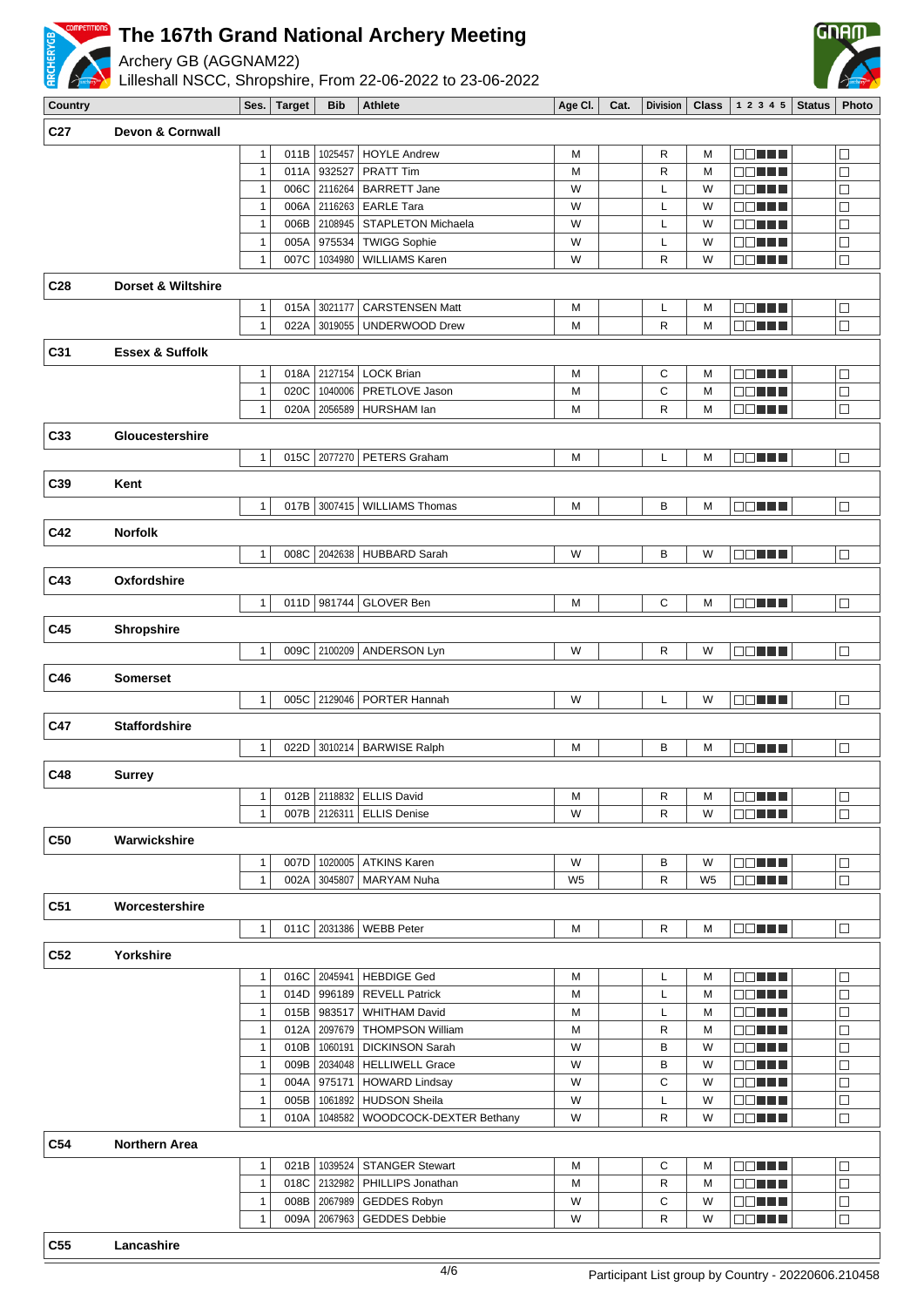

Archery GB (AGGNAM22)

Lilleshall NSCC, Shropshire, From 22-06-2022 to 23-06-2022



|                 |                         | 1            | 014C | 2028348        | <b>FREEMAN Hamish</b>           | M              | L | M              | 88 H H        | $\Box$ |
|-----------------|-------------------------|--------------|------|----------------|---------------------------------|----------------|---|----------------|---------------|--------|
|                 |                         | 1            | 016A | 2039257        | <b>MESSAGE Dale</b>             | M              | L | M              |               | $\Box$ |
|                 |                         | $\mathbf{1}$ |      |                | 019C 2127713   SMITH Tim        | M              | R | M              | 88 S S S S    | $\Box$ |
| <b>C60</b>      | <b>Northern Ireland</b> |              |      |                |                                 |                |   |                |               |        |
|                 |                         |              |      |                |                                 |                |   |                |               |        |
|                 |                         | 1            |      |                | 013A   1060056   HUSTON Patrick | М              | R | M              | <b>OD THE</b> | $\Box$ |
| C61             | <b>North Wales</b>      |              |      |                |                                 |                |   |                |               |        |
|                 |                         |              |      |                |                                 |                |   |                |               |        |
|                 |                         | 1            |      | 012C 2119192   | <b>HARPER Huw</b>               | M              | С | M              | <b>BBLLL</b>  | $\Box$ |
|                 |                         | $\mathbf{1}$ | 004D | 2036941        | <b>WOLFENDALE Sue</b>           | W              | R | W              | <b>DDDDD</b>  | $\Box$ |
| <b>R10</b>      | <b>Nias</b>             |              |      |                |                                 |                |   |                |               |        |
|                 |                         | $\mathbf{1}$ |      |                | 013A   1060056   HUSTON Patrick | М              | R | M              |               | $\Box$ |
|                 |                         |              |      |                |                                 |                |   |                |               |        |
| R <sub>11</sub> | <b>Archery GB</b>       |              |      |                |                                 |                |   |                |               |        |
|                 |                         | 1            |      | 016B 948403    | SALE Roger                      | M              | L | M              |               |        |
|                 |                         | $\mathbf{1}$ | 006D | 3051674        | <b>BARNETT Michael</b>          | M9             | R | M9             |               | $\Box$ |
|                 |                         | $\mathbf{1}$ | 010D | 999483         | MEERING Sophie                  | W              | R | W              |               | $\Box$ |
|                 |                         |              |      |                |                                 |                |   |                |               |        |
| R <sub>12</sub> | Saa                     |              |      |                |                                 |                |   |                |               |        |
|                 |                         | $\mathbf{1}$ | 021B | 1039524        | <b>STANGER Stewart</b>          | M              | C | M              |               | □      |
|                 |                         | $\mathbf{1}$ | 018C | 2132982        | PHILLIPS Jonathan               | M              | R | M              |               | $\Box$ |
|                 |                         | $\mathbf{1}$ | 008B | 2067989        | GEDDES Robyn                    | W              | C | W              |               | $\Box$ |
|                 |                         | 1            | 009A | 2067963        | <b>GEDDES Debbie</b>            | W              | R | W              |               | $\Box$ |
|                 |                         |              |      |                |                                 |                |   |                |               |        |
| R4              | Gwas                    |              |      |                |                                 |                |   |                |               |        |
|                 |                         | $\mathbf{1}$ |      | 019B 996908    | <b>SCOTT Andrew</b>             | М              | С | M              |               | $\Box$ |
|                 |                         | $\mathbf{1}$ | 017D | 2077632        | <b>APLIN Antony</b>             | M              | L | M              |               | $\Box$ |
|                 |                         | 1            | 015A | 3021177        | <b>CARSTENSEN Matt</b>          | М              | L | M              |               | $\Box$ |
|                 |                         | 1            | 015C | 2077270        | <b>PETERS Graham</b>            | M              | L | M              |               | $\Box$ |
|                 |                         | 1            | 014A | 2067740        | <b>TWIGG Rob</b>                | M              | L | M              |               | $\Box$ |
|                 |                         | $\mathbf{1}$ | 014B | 1030667        | <b>WILLIAMS Scott</b>           | M              | L | M              |               | $\Box$ |
|                 |                         | 1            | 013C | 2047359        | DAY Jon                         | M              | R | M              |               | $\Box$ |
|                 |                         | 1            | 022B | 3037896        | <b>HICKS Nicholas</b>           | M              | R | M              |               | $\Box$ |
|                 |                         | $\mathbf{1}$ | 011B | 1025457        | <b>HOYLE Andrew</b>             | M              | R | M              |               | □      |
|                 |                         | $\mathbf{1}$ | 011A | 932527         | PRATT Tim                       | M              | R | M              |               | $\Box$ |
|                 |                         | $\mathbf{1}$ | 022A | 3019055        | UNDERWOOD Drew                  | M              | R | M              |               | $\Box$ |
|                 |                         | 1            | 006C | 2116264        | <b>BARRETT Jane</b>             | W              | L | W              |               | $\Box$ |
|                 |                         | 1            | 006A | 2116263        | <b>EARLE Tara</b>               | W              | L | W              |               | $\Box$ |
|                 |                         | 1            | 005C | 2129046        | PORTER Hannah                   | W              | L | W              |               | $\Box$ |
|                 |                         | $\mathbf{1}$ |      |                | 006B 2108945 STAPLETON Michaela | W              | Г | W              |               | $\Box$ |
|                 |                         | 1            |      | 005A 975534    | <b>TWIGG Sophie</b>             | W              | L | W              |               | $\Box$ |
|                 |                         | $\mathbf{1}$ | 007C | 1034980        | <b>WILLIAMS Karen</b>           | W              | R | W              |               | $\Box$ |
|                 |                         |              |      |                |                                 |                |   |                |               |        |
| R5              | Wmas                    |              |      |                |                                 |                |   |                |               |        |
|                 |                         | 1            | 022D |                | 3010214   BARWISE Ralph         | M              | В | M              |               | $\Box$ |
|                 |                         | $\mathbf{1}$ |      |                | 011C   2031386   WEBB Peter     | M              | R | M              |               | $\Box$ |
|                 |                         | $\mathbf{1}$ | 007D | 1020005        | <b>ATKINS Karen</b>             | W              | B | W              |               | $\Box$ |
|                 |                         | $\mathbf{1}$ | 009C | 2100209        | ANDERSON Lyn                    | W              | R | W              |               | □      |
|                 |                         | $\mathbf{1}$ | 002A | 3045807        | MARYAM Nuha                     | W <sub>5</sub> | R | W <sub>5</sub> |               | $\Box$ |
|                 |                         |              |      |                |                                 |                |   |                |               |        |
| R <sub>6</sub>  | Ncas                    |              |      |                |                                 |                |   |                |               |        |
|                 |                         | 1            | 017C |                | 3043153   LULEK Craig           | M              | В | M              |               | $\Box$ |
|                 |                         | $\mathbf{1}$ | 020B |                | 953399   MEREDITH Daeron        | M              | С | M              |               | □      |
|                 |                         | $\mathbf{1}$ |      | 016D   2026055 | FOSTER Hugh                     | M              | Г | M              |               | □      |
|                 |                         | $\mathbf{1}$ | 014C | 2028348        | FREEMAN Hamish                  | M              | L | M              |               | $\Box$ |
|                 |                         | 1            | 016C | 2045941        | <b>HEBDIGE Ged</b>              | M              | L | M              |               | $\Box$ |
|                 |                         | 1            | 016A | 2039257        | MESSAGE Dale                    | M              | L | M              |               | $\Box$ |
|                 |                         | 1            | 014D | 996189         | REVELL Patrick                  | Μ              | Г | M              |               | $\Box$ |
|                 |                         | $\mathbf{1}$ | 015D | 968564         | SHACKLETON David                | M              | L | M              |               | $\Box$ |
|                 |                         | 1            | 015B | 983517         | <b>WHITHAM David</b>            | M              | L | M              |               | $\Box$ |
|                 |                         | $\mathbf{1}$ | 019C |                | 2127713   SMITH Tim             | M              | R | M              |               | $\Box$ |
|                 |                         | $\mathbf{1}$ | 012A |                | 2097679   THOMPSON William      | M              | R | M              |               | □      |
|                 |                         | $\mathbf{1}$ | 008A | 2108228        | <b>KELLEY Steve</b>             | M <sub>9</sub> | R | M <sub>9</sub> |               | □      |
|                 |                         | $\mathbf{1}$ | 010B | 1060191        | <b>DICKINSON Sarah</b>          | W              | в | W              |               | $\Box$ |
|                 |                         | 1            | 009B |                | 2034048   HELLIWELL Grace       | W              | В | W              |               | $\Box$ |
|                 |                         | $\mathbf{1}$ |      |                | 004A 975171   HOWARD Lindsay    | W              | C | W              |               |        |

1 007A 3038668 MOONEY Emma W W C W

 $\Box$